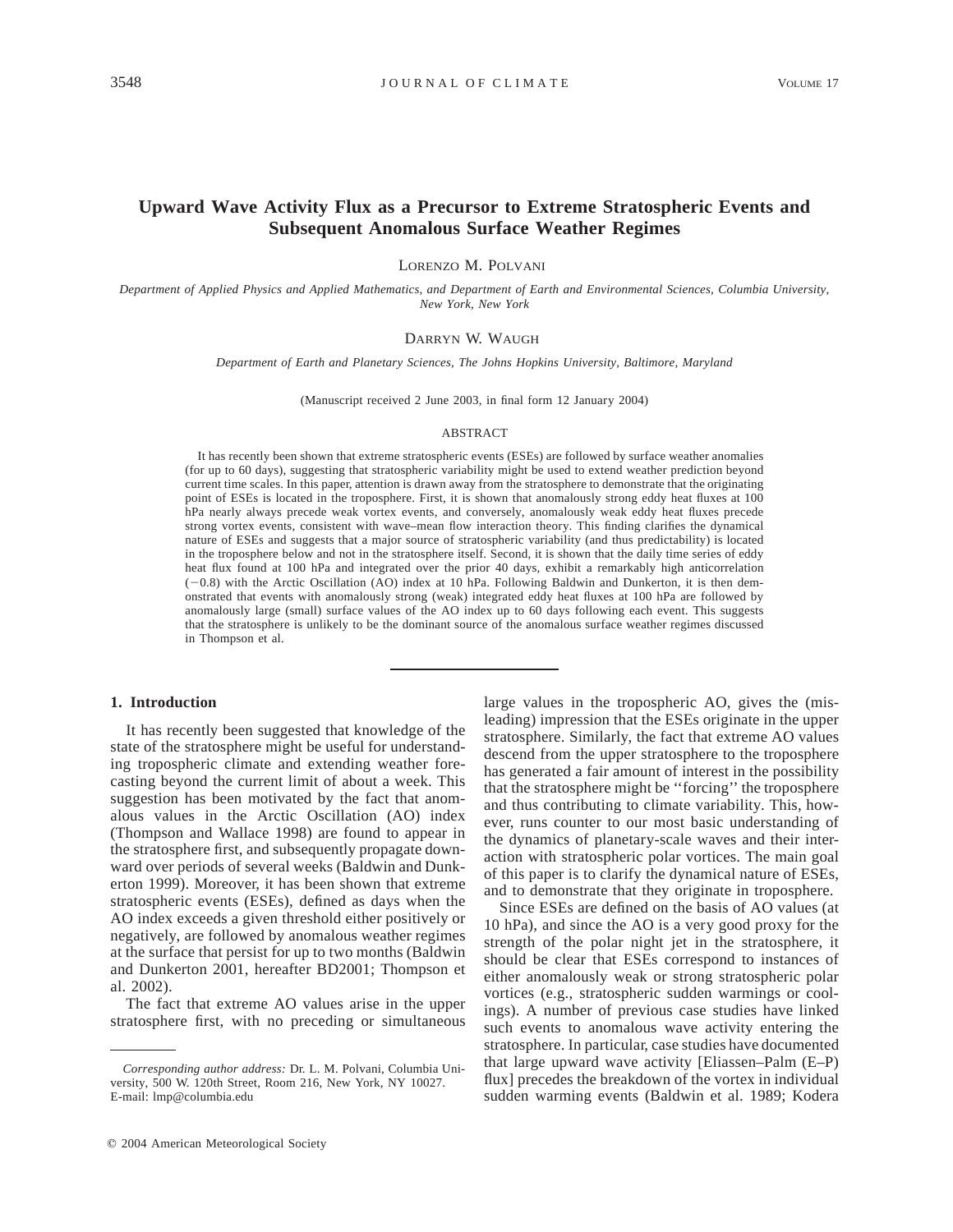and Chiba 1995; Naujokat et al. 2002; Palmer 1981), and that periods with an anomalously strong vortex are associated with weak wave activity entering the stratosphere (Coy et al. 1997; Pawson and Naujokat 1999). Similarly, a clear relationship has been established on interannual time scales between the state of the stratosphere and the time-integrated wave activity upwelling from the troposphere: winters with strong upward wave activity are associated with warmer polar temperatures, more ozone, and a polar vortex that is weaker and breaks up earlier (Fusco and Salby 1999; Waugh et al. 1999; Newman et al. 2001; Hu and Tung 2002).

However, a systematic analysis of the entire data record has not been performed, and the statistical robustness of the link between upward-propagating wave activity near the tropopause and the occurrence of extreme AO values (ESEs) in the stratosphere has not been tested. In this paper, we examine on *daily* time scales the relationship between the state of the stratosphere and upward wave activity. We demonstrate that there is a statistically significant correlation between the AO index at 10 hPa and the upward wave activity entering the stratosphere integrated over the preceding month and that individual ESEs are nearly always preceded by anomalous upward wave activity. From this we deduce that ESEs originate in the troposphere, as suggested by Christiansen (2001).

We also show that upward wave activity near the tropopause can be used to construct composites of ESEs whose time–height structure is very similar to the one presented in BD2001 and, more importantly, that anomalous surface weather regimes are found over the 60 days following large anomalies in upward wave activity near the tropopause. Again, this indicates that the origin of anomalous surface weather regimes is to be found in the troposphere and not the stratosphere.

## **2. Results**

A key aspect of this study is that we consider the time-integrated wave activity entering the stratosphere, rather than daily values (with a time lag), which have been used in most of the case studies mentioned above. There is theoretical support for this. Newman et al. (2001) have shown that stratospheric polar temperatures (and, via geostrophic balance, stratospheric winds) on a given day are related not to the instantaneous upward wave activity, but to its weighted integral over several weeks prior to that day. We here use National Centers for Environmental Prediction–National Center for Atmospheric Research (NCEP–NCAR) reanalyses (Kalnay et al. 1996) from 1958 to 2001 to examine, on a daily basis, the relationship between ESEs and wave activity entering the stratosphere. We calculate the meridional eddy heat flux  $\overline{v'T'}$  at a specified level (usually 100 hPa) averaged between  $45^{\circ}$  and  $75^{\circ}$ N, and again averaged over *N* (usually 40) days prior to each day. We average the heat flux between  $45^{\circ}$  and  $75^{\circ}$ N to be



FIG. 1. Probability distribution functions for the 40-day averaged heat flux anomaly at 100 hPa for all winter days (black curve), and the 18 weak vortex (red) and 30 strong vortex (blue) events, as defined in BD2001.

consistent with several previous studies that have considered this same quantity when examining interannual variations in stratospheric wave forcing (e.g., Waugh et al. 1999; Newman et al. 2001; Randel et al. 2002). Similar results are obtained if the vertical component of the E–P flux is used or if averaging occurs over a wider latitude range. To remove seasonal variations, the climatological mean for each day is removed (thus, all presented fluxes are anomalies). We refer to this quantity as the ''averaged heat flux'' and, unless otherwise stated, these fluxes are calculated at 100 hPa and averaged over 40 days prior to a given day.

Considering the ESEs defined in BD2001, that is, those days in which the northern annular mode (NAM) index at 10 hPa exceeds a positive or negative threshold, we ask the simple question: What is the upward wave activity flux preceding each event? The answer is shown in Fig. 1. For the 18 weak vortex events defined in BD2001, the probability distribution function (PDF) of averaged heat fluxes at 100 hPa is shown by the red bars; the corresponding distribution for the 30 strong events is shown by the blue bars. Notice how well separated the PDFs of the weak and strong events are, and how they fall on either side of the black curve (all winter days).

From Fig. 1 it is clear that weak vortex events are preceded by anomalously strong wave activity entering the stratosphere. This is not surprising and offers a potentially simple dynamical explanation of these events: in the 40 days prior to each weak vortex (low NAM) event, anomalously large wave activity has propagated up from the troposphere and, breaking, has deposited its westerly momentum in the stratosphere, thus weak-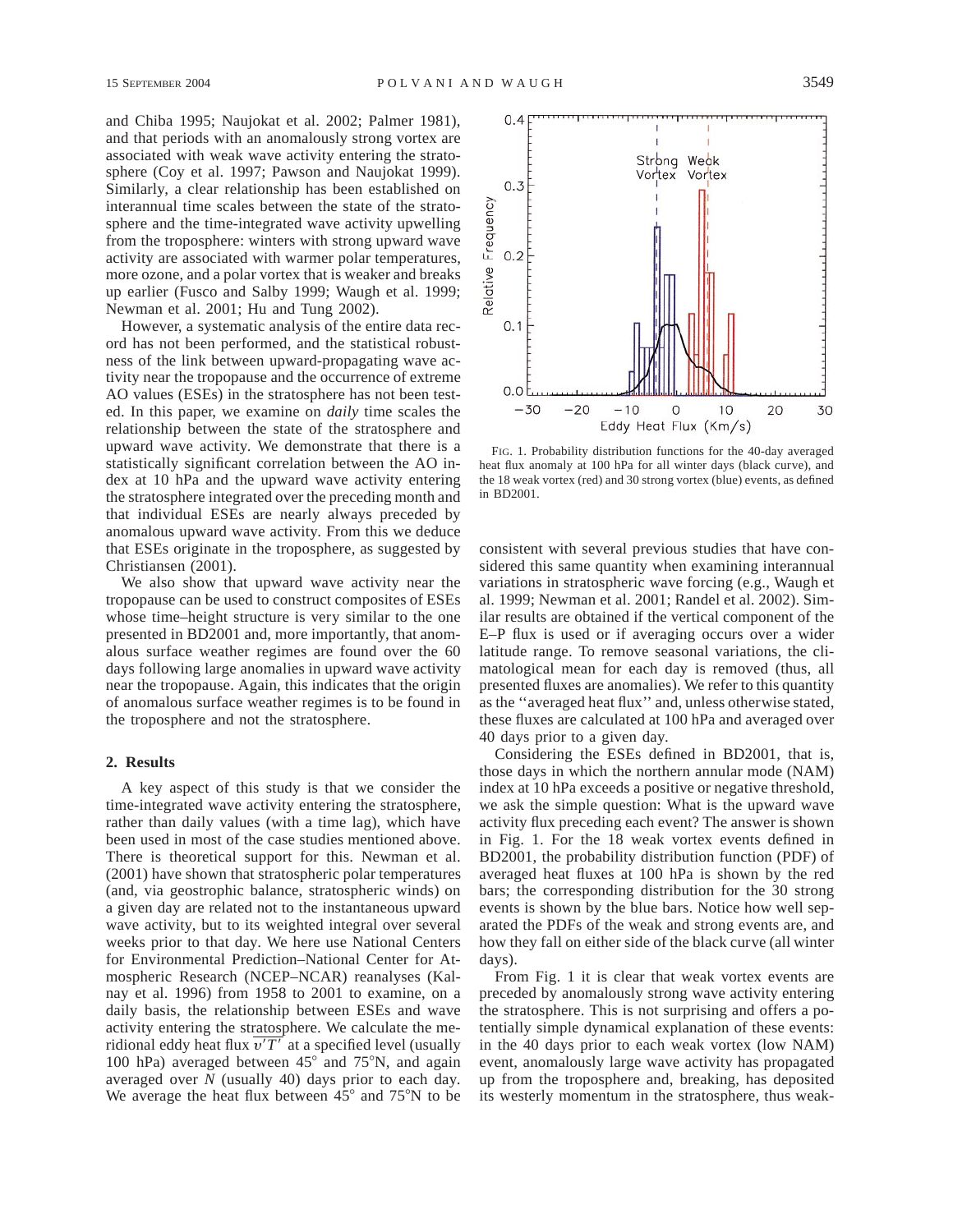

FIG. 2. Daily values of the NAM index at 10 hPa (red) and 40-day averaged heat fluxes anomalies at 100 (blue) and 300 hPa (black), for 1 Jul 1978–31 Dec 2002. Heat fluxes are averaged over 40 days up to the given day. The heat flux at 300 hPa has been multiplied by a factor of 2. The dashed vertical lines mark 1 Jan of each year.

ening the polar vortex. Similarly, Fig. 1 shows that strong vortex (high NAM) events in the stratosphere are preceded by anomalously weak upward wave activity; again, this fact is in perfect consonance with our understanding of stratospheric dynamics.

It is interesting to note in Fig. 1 that the averaged heat flux preceeding ESEs (as defined in BD2001 on the basis of the NAM index at 10 hPa) is not symmetric. The histogram for the weak vortex (red) events is centered at roughly two standard deviations to the right of the PDF for all days, while the histogram from the strong vortex (blue) events is only about one standard deviation to the left. From the dynamical interpretation we have offered, one would not really expect symmetry. In some sense only the weak vortex ESEs are true ''events,'' insofar as something has in fact happened (notably, a much larger than average upward wave propagation followed by wave breaking, typical of a sudden warming). On the other hand, when the vortex is anomalously strong, not much actually happens, that is, the wave activity entering the stratosphere is weak and thus fewer waves are propagating upwards, breaking and decelerating the vortex.

This dynamical interpretation offered on the basis of the PDFs alone is much strengthened by inspection of the actual time series. These are plotted in Fig. 2 for the last 24 yr of the record. Notice the extremely high anticorrelation  $(-0.8)$  between the NAM index at 10 hPa (red curve) and of the averaged heat flux at 100 hPa (blue curve). Such a high correlation lends strong support to our interpretation of upward wave activity fluxes as precursors to ESEs.

In Fig. 3, we explore the dependence of the correlation between the averaged heat flux at 100 hPa and the NAM index at 10 hPa on two parameters: the time interval over which the heat flux is averaged (the integration period) and the time lag between the end of the integration period and the time of the 10 hPa NAM index. Figure 3 shows that the highest anticorrelations are found for integration periods of 20 days or more,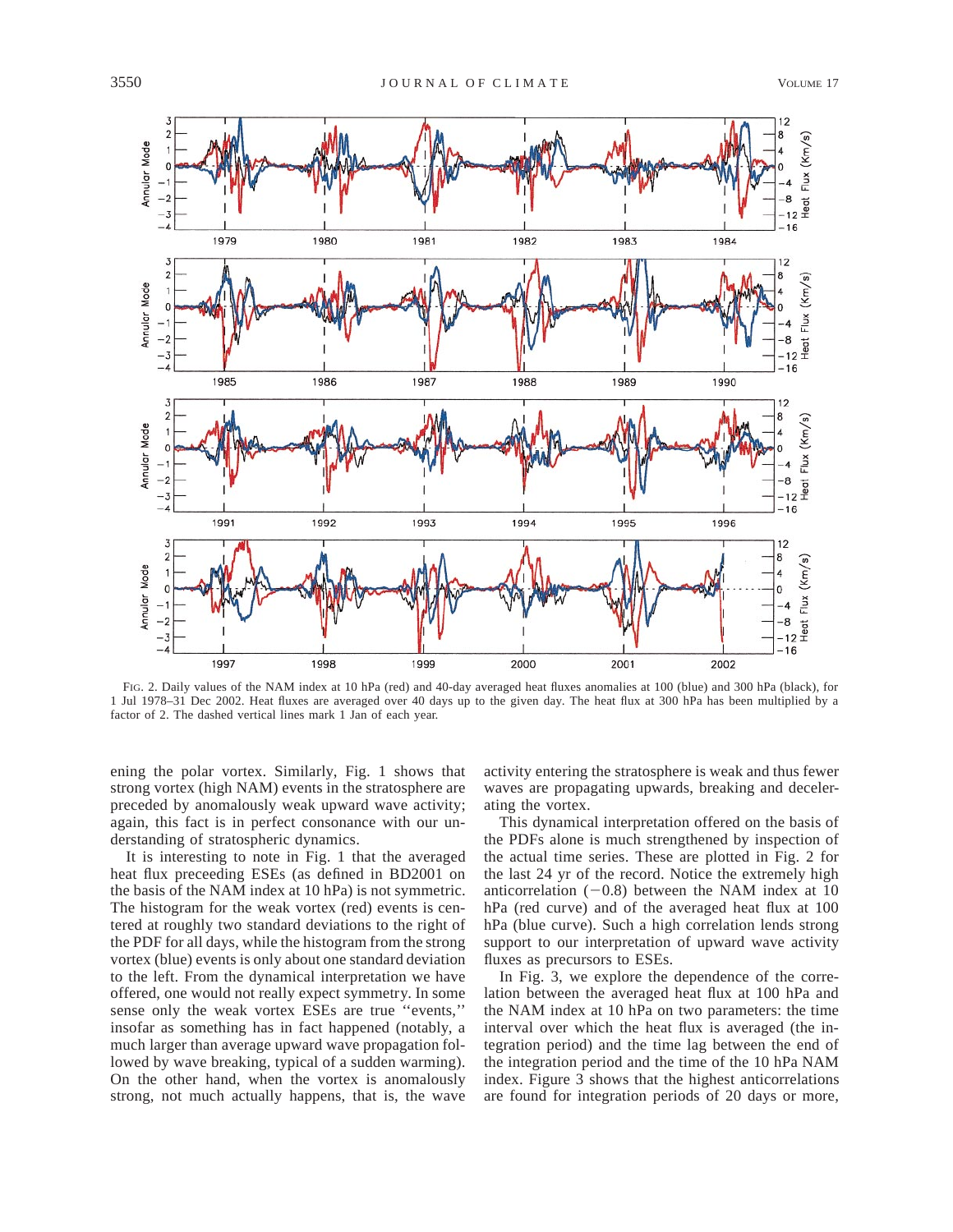

FIG. 3. The correlation coefficient between the NAM index at 10 hPa and the averaged heat flux at 100 hPa, as a function of the integration period for the heat flux and time lag between the end of that integration period and the time of the NAM index. The contour interval is 0.05. Data for all winters (Dec–Feb) from 1958 to 2001 are used to compute these correlations.

with little sensitivity beyond that value. Note that high anticorrelations basically disappear for averaging periods over less than 10 days; this is why the anticorrelation using daily heat fluxes is much lower than that using heat fluxes averaged over 20 or more days [consistent with the Newman et al. (2001) theory]. This result holds even if a time lag is used between the daily heat fluxes at 100 hPa and the NAM index at 10 hPa. The maximum correlation with the daily heat flux occurs for a time lag of 5 days, but this correlation is only around  $-0.4$ .

In order to establish the tropospheric origin of ESEs, we have also explored how the correlation between the 10 hPa NAM index and the upward heat flux depends on the level at which the heat flux is measured. The time series of averaged heat flux at 300 hPa is actually shown in Fig. 2 (cf. the thin black line). There is, in general, good correspondence between anomalous events in the 100 and 300 hPa heat flux time series, and the correlation of the two heat flux time series exceeds 0.55 [an even closer relationship holds between 100 and 200 hPa (not shown) with correlation around 0.9]. These high correlations indicates that most of the variations in heat flux at 100 hPa originate at 300hPa and lower, that is, the wave activity at 100 hPa is of tropospheric origin.

The correlations between 200- or 300-hPa heat fluxes



FIG. 4. (top) Composites of height–time development of the NAM index for (a) 25 high heat flux events and (b) 24 low heat flux events. The horizontal line marks the 40-day period over which the averaged heat flux is anomalous. Values greater than 0.25 and smaller than  $-0.25$  are shaded, and values greater (smaller) than  $0.5$  ( $-0.5$ ) contoured, with a contour interval of 0.5. (bottom) Temporal evolution of composite mean daily (bars) and 40-day averaged (curves) heat flux anomalies at 100 hPa.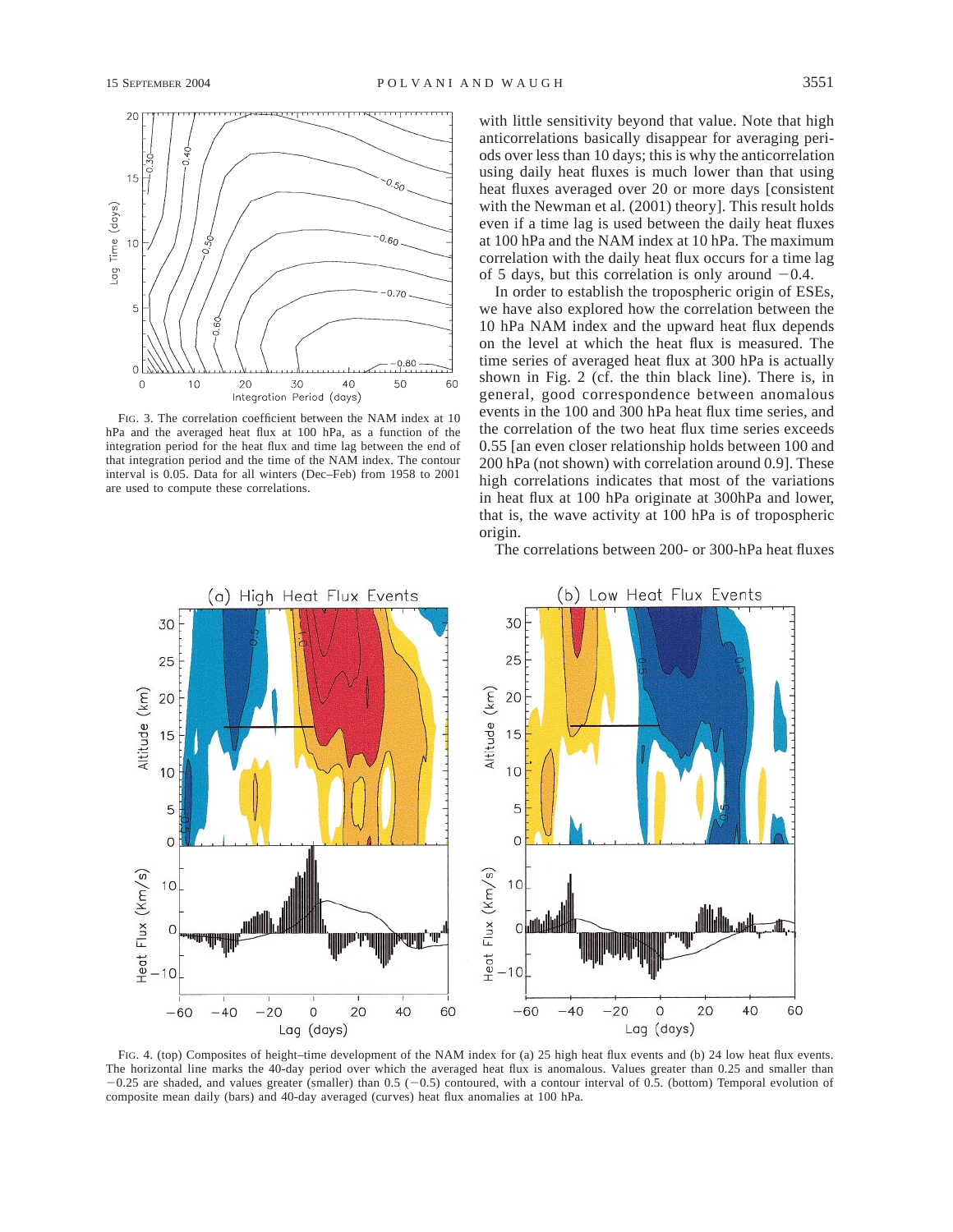

FIG. 5. Average sea level pressure anomalies for (a) 60 days following high heat flux events (1500 days) and (b) 60 days following low heat flux events (1440 days). The contour interval is 1 hPa, with negative values shaded.

with the NAM index at 10 hPa show a similar dependence on averaging period and time lag as shown in Fig. 3, but with weaker correlations (the maximum anticorrelations at 200 and 300 hPa are  $-0.55$  and  $-0.3$ , respectively). These reduced correlations suggest that although the wave activity propagating above 100 hPa originates in the troposphere, the flow near the tropopause is important for determining how much wave activity makes it into the middle stratosphere. We are currently examining in more detail the propagation of wave activity within the 300- to 100-hPa region.

Having demonstrated that ESEs are preceeded by anomalous upward wave flux from the troposphere, one might now ask whether events composited from thresholding the upward flux would look substantially different from those presented in BD2001. The composite NAM index of events selected by using a threshold of  $\pm$  5.5 K m s<sup>-1</sup> on the 40-day time-averaged heat flux at 100 hPa are presented in the upper panels in Fig. 4. In Fig. 4's lower panels, we plot the composites of the daily values of upward wave activity at 100 hPa.

The upper panels in Fig. 4 are, qualitatively and quan-



FIG. 6. Probability distribution functions for the normalized AO index at the surface during Dec–Apr (black curve), 60 days following high heat flux events (red), and 60 days following low heat flux events (blue).

titatively, very similar to those in Fig. 2 of BD2001. In particular, note how the NAM anomaly appears in the upper stratosphere first, and downward propagation of that anomaly follows. As the NAM index is very small at nearly all levels of the atmosphere during 10–20 days before the appearance of the NAM anomalies at 10 hPa, such plots, considered in isolation, might lead one to infer that a source of variability in the upper stratosphere is influencing the lower stratosphere and even the troposphere below. However, the fact that the upper-stratospheric NAM anomalies are preceded by anomalies in the upward wave activity, as the lower panels show, invalidates such a scenario.

An interesting feature of the lower panels in Fig. 4 is that the instantaneous heat fluxes change rapidly during the onset of ESEs, especially for weak vortex events where the flux decreases from very large values to very small values in a matter of days. The cause of this dramatic change (and whether it is due to conditions in the troposphere, stratosphere, or both) is unclear at present. However, this does show that care is required when choosing averaging periods to examine fluxes during ESEs.

Finally, BD2001 and Thompson et al. (2002) have shown that surface anomalies can be detected up to 60 days following ESEs. We will now show that, not surprisingly, surface anomalies of a nearly identical kind emerge when the upward wave activity at 100 hPa is used to define anomalies.

We first plot, in Fig. 5, the mean sea level pressure anomalies averaged over the 60 days following (a) the 25 high heat flux events and (b) the 24 low heat flux events shown in the upper panels in Fig. 4. This figure is directly comparable to Fig. 3 of BD2001 and shows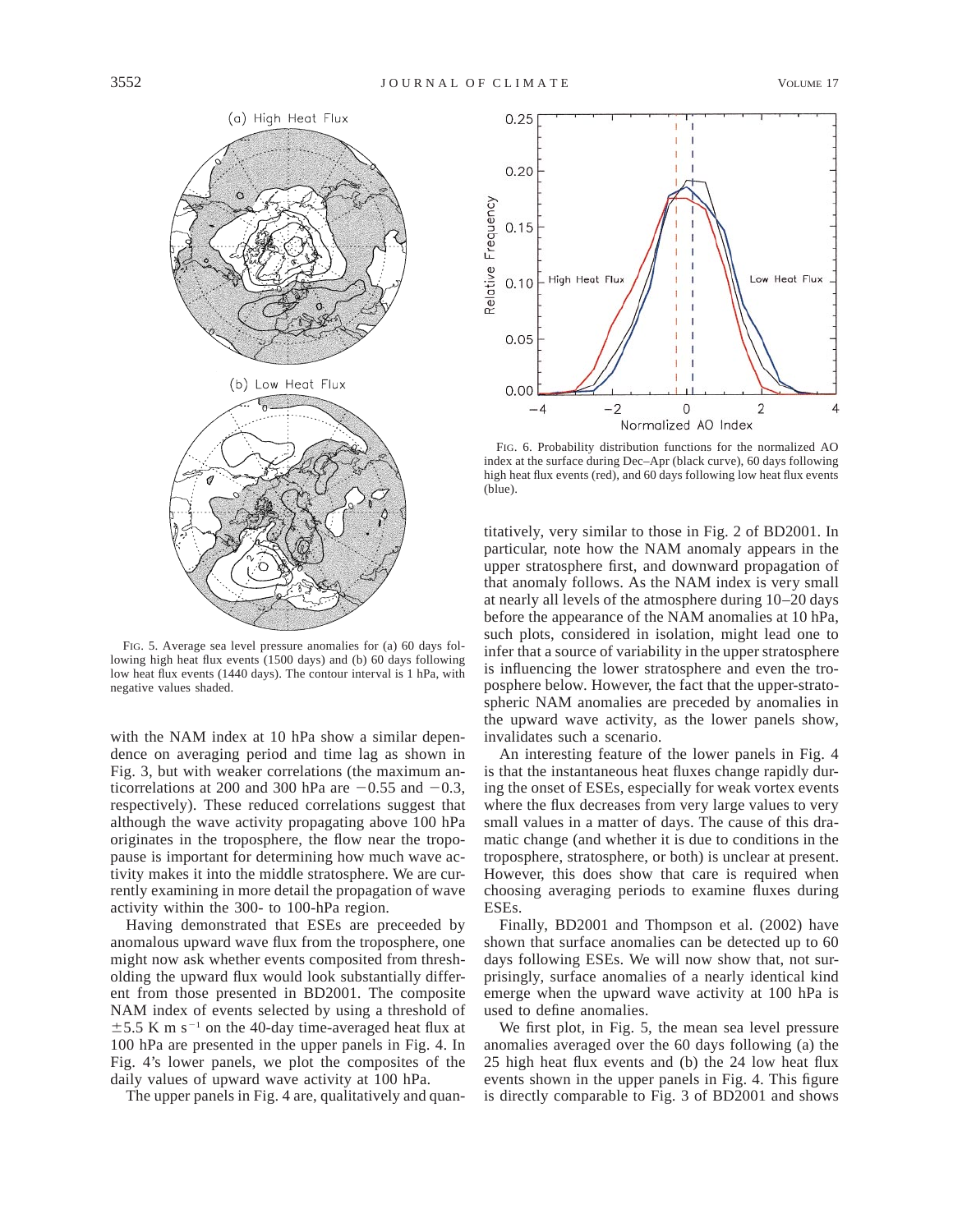very similar features. We stress that no EOF was computed in producing this figure; we simply use surface pressure fields for 0–60 days following high and low heat fluxes at 100 hPa. Again, the inescapable conclusion to be drawn from this figure is that the stratosphere is *not* the ultimate location back to which surface weather regimes can be traced. The source of anomalous surface weather regimes is located in the troposphere itself.

Second, in Fig. 6, we show the PDF of surface AO for the climatology (black), as well as for the 2 months following the high (red) and low (blue) heat flux events, composited on the upward wave activity flux. There is a noticeable shift in the surface PDFs for 60 days after high or low heat flux events. Surface values of the AO index greater than 1.0 are nearly three times more likely following weak upward flux events than strong flux events, and similarly, values less than  $-1.0$  are roughly three times more likely following strong rather than weak upward flux events. Figure 6 is very similar to Fig. 4a of BD2001, the key difference being that all the data needed to construct this figure are located at or below 100 hPa. In other words, anomalous upward wave activity near the tropopause manifests itself at the surface many weeks later.

### **3. Discussion**

In summary, we have shown that anomalous low upward wave activity fluxes at 100 hPa (and below) precede extreme stratospheric events and anomalous surface values of the AO up to 60 days later. Because the upward wave flux is associated with planetary-scale waves propagating from the troposphere to the stratosphere, our analysis clarifies the dynamical source of the extreme stratospheric events. In particular, it shows that the stratosphere is not the originating point of ESEs. More importantly, however, our analysis shows that anomalous surface weather regimes can be traced back not just to the upper stratosphere, as noted by Baldwin and Dunkerton (2001), but even further back in time to the troposphere itself. The key point that emerges from this study, therefore, is that the stratosphere is *not* the primary source of anomalous events. While the stratosphere surely plays a role in mediating and possibly modulating these events, their origin is to be found in the troposphere below.

What the precise role of the stratosphere is remains unclear at the moment. Is the stratosphere simply passively reacting to the changes in upward wave flux from the troposphere or does it play an active role in controlling the wave flux? In Fig. 1, one might argue that the anomalous events are just the tails of a Gaussian PDF. However there is some indication that the stratospheric state preceding the anomalous flux events is not random. Note in Fig. 4 how a strong polar vortex typically precedes the high upward flux event and vice versa. This suggests that while the source of the events may be located in the troposphere, the stratosphere could play some role in enhancing or suppressing the events.

A preliminary study with an idealized stratosphere–troposphere model, in which the tropospheric variability is suppressed by applying a strong relaxation there, shows that by modulating the upward wave flux near the tropopause, the stratosphere is able to internally generate alternating cycles of strong and weak polar winds (Scott and Polvani 2004), confirming earlier results with severely truncated models (Holton and Mass 1976; Yoden 1987; Scott and Haynes 2000). However, more work is needed to elucidate the precise roles of the troposphere and the stratosphere in determining the amount of upward wave activity entering the stratosphere, and thus the occurrence of anomalous surface weather regimes many weeks later.

*Acknowledgments.* The authors are grateful to Bill Randel, Paul Kushner, and Isaac Held for useful discussions and thank Mark Baldwin for the NAM indices, and Paul Newman and Eric Nash for access to the NCEP–NCAR reanalyses. This work is funded, in part, by grants from the National Science Foundation and the National Aeronautics and Space Administration.

### REFERENCES

- Baldwin, M. P., and T. J. Dunkerton, 1999: Propagation of the Arctic Oscillation from the stratosphere to the troposphere. *J. Geophys. Res.,* **104,** 30 937–30 946.
- ——, and ——, 2001: Stratospheric harbingers of anomalous weather regimes. *Science,* **294,** 581–584.
- ——, X. Cheng, and T. Dunkerton, 1989: The stratospheric major warming of early December 1987. *J. Atmos. Sci.,* **46,** 2863–2884.
- Christiansen, B., 2001: Downward propagation of zonal mean wind anomalies from the stratosphere to the troposphere: Model and reanalysis. *J. Geophys. Res.,* **106,** 27 307–27 322.
- Coy, L., E. Nash, and P. Newman, 1997: Meteorology of the polar vortex: Spring 1997. *Geophys. Res. Lett.,* **24,** 2693–2696.
- Fusco, A., and M. Salby, 1999: Interannual variations of total ozone and their relationship to variations of planetary wave activity. *J. Climate,* **12,** 1619–1629.
- Holton, J. R., and C. Mass, 1976: Stratospheric vacillation cycles. *J. Atmos. Sci.,* **33,** 2218–2225.
- Hu, Y., and K. K. Tung, 2002: Interannual and decadal variations of planetary wave activity, stratospheric cooling, and the Northern Hemisphere annular mode. *J. Climate,* **15,** 1659–1673.
- Kalnay, E., and Coauthors, 1996: The NCEP/NCAR 40-Year Reanalysis Project. *Bull. Amer. Meteor. Soc.,* **77,** 437–471.
- Kodera, K., and M. Chiba, 1995: Role of planetary waves in the stratosphere–troposphere coupled variability in the Northern Hemisphere winter. *J. Geophys. Res.,* **100,** 11 055–11 068.
- Naujokat, B., K. Krüger, K. Matthes, J. Hoffmann, M. Kunze, and K. Labitzke, 2002: The early major warming in December 2001—Exceptional? *Geophys. Res. Lett.,* **29,** 2023, doi:10.1029/ 2002GL015316.
- Newman, P. A., E. R. Nash, and J. Rosenfield, 2001: What controls the temperature of the Arctic stratosphere during the spring? *J. Geophys. Res.,* **106,** 19 999–20 010.
- Palmer, T., 1981: Diagnostic study of a wavenumber-2 stratospheric sudden warming in a transformed Eulerian-mean formalism. *J. Atmos. Sci.,* **38,** 844–855.
- Pawson, S., and B. Naujokat, 1999: The cold winters of the middle 1990s in the northern lower stratosphere. *J. Geophys. Res.,* **104,** 14 209–14 222.
- Randel, W. J., F. Wu, and R. Stolarski, 2002: Changes in column ozone correlated with the stratosphere EP flux. *J. Meteor. Soc. Japan,* **80,** 849–862.